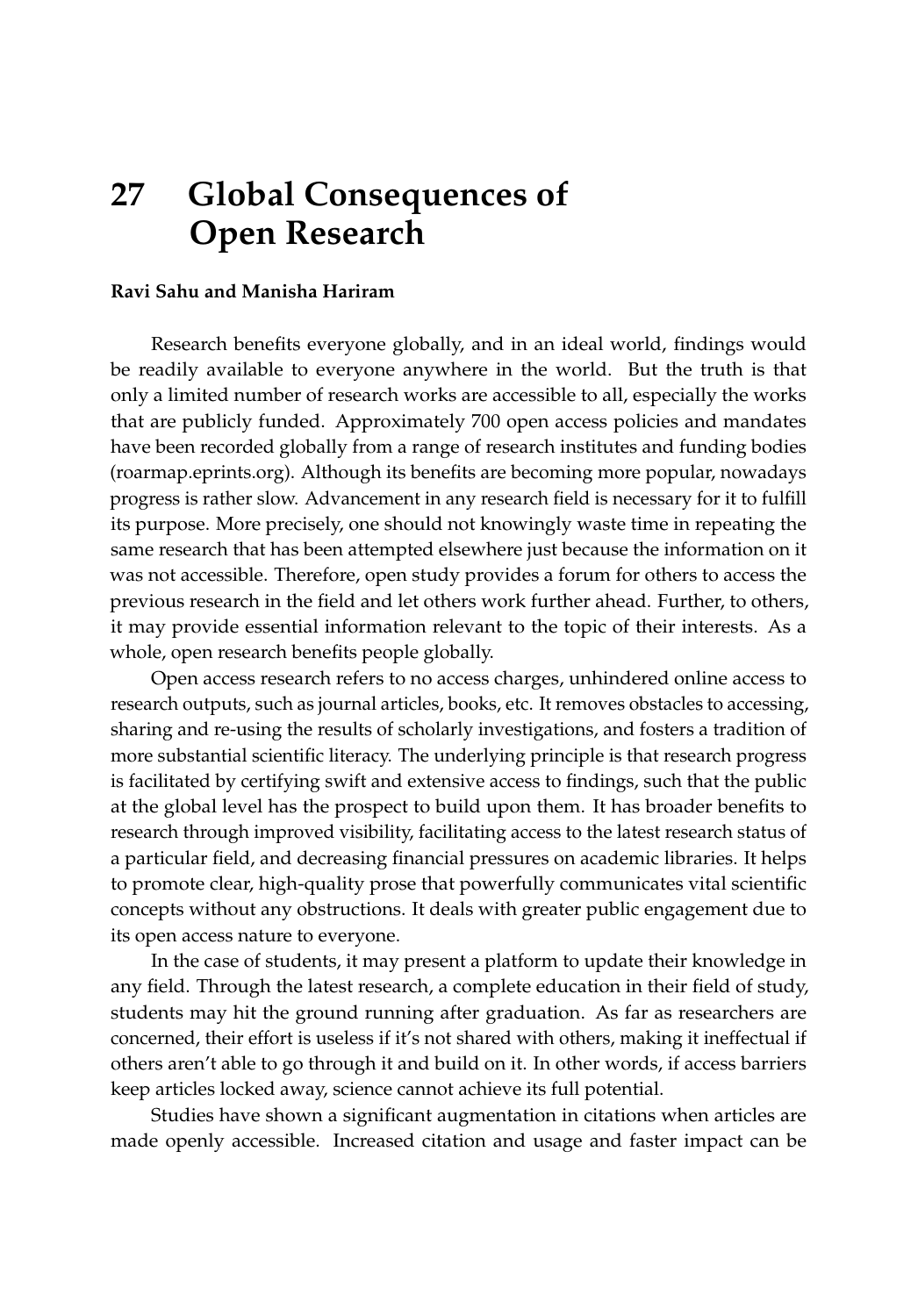achieved provided that the research is made open. Furthermore, there is a higher chance of citation and feasibility for work, as it can enhance the interdisciplinary applicability and broaden collaborations. The Human Genome Project can be cited as an example of the ability of open access to transform publications and data to a more fabulous resource for innovation. This international, collaborative research project was facilitated by the use of open data, with all the gene sequence data made openly available for everyone to reuse.

The only issue that remains with open access is that publishing may not be affordable for any single individual or research group. A significant reason behind this issue is that even for those in a privileged position, institutes do not always provide authors with the funds to cover open access journals' processing charges. There is a need to understand that subscriptions to access articles is not even required if the articles are openly available online. Further, many less reputed journals in search of increasing their business do make articles open access but are not peer-reviewed. This can lead to a negative image of open access journals with academics. Consequently, the potential impact of even the best research is never fully realized, impeding scientific advancement by a lack of application, while simultaneously negatively affecting the credit of individual researchers.

Therefore, from academic, economic, and societal perspectives, open research or open access seeks to return scholarly publishing to its original intent. Numerous articles have revealed that open access research articles are viewed more frequently compared to materials that are only accessible to particular subscribers. Indeed, they are cited more often as well in comparison. Being responsible researchers, authors should genuinely understand its crucial role in making their research works more accessible, not only to a group of researchers in their field of interest, but a broader readership. The extensive analysis allows students, researchers, publishers, entrepreneurs, stakeholders, doctors, patients and the wider public to explore published work in more detail. It does justice to the efforts that authors put in to add knowledge to the existing information in any particular field.

In short, open research helps to spread awareness and allow that knowledge to be built upon. Public availability of scholarly research may cause a significant positive impact on everything from improvement in the practice of medicine to the knack of entrepreneurs to innovate. Open access can ensure students acquire the best learning and are not falsely restricted by the choice of scholarly journals their institutes can afford. On the other hand, limited access to research makes scholars settle for the information that is presented rather than that which is most relevant. Overall, open investigation encourages people globally to gain existing knowledge